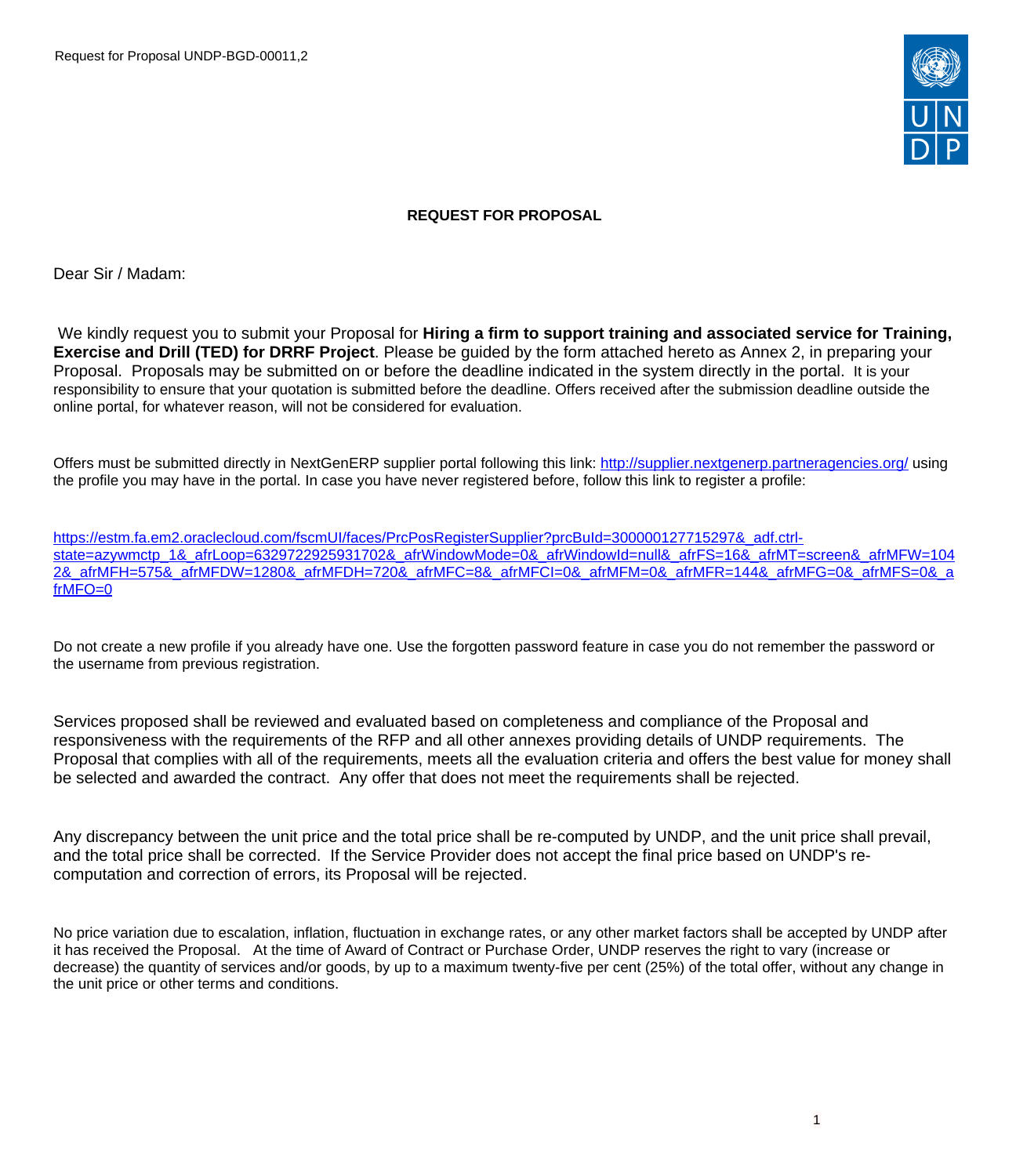

Any Contract or Purchase Order that will be issued as a result of this RFP shall be subject to the General Terms and Conditions attached hereto. The mere act of submission of a Proposal implies that the Service Provider accepts without question the General Terms and Conditions of UNDP, herein attached as Annex 3.

Please be advised that UNDP is not bound to accept any Proposal, nor award a contract or Purchase Order, nor be responsible for any costs associated with a Service Providers preparation and submission of a Proposal, regardless of the outcome or the manner of conducting the selection process.

UNDP's vendor protest procedure is intended to afford an opportunity to appeal for persons or firms not awarded a Purchase Order or Contract in a competitive procurement process. **In the event that** you believe you have not been fairly treated, you can find detailed information about vendor protest procedures in the following link:

<http://www.undp.org/content/undp/en/home/operations/procurement/business/protest-and-sanctions.html>

UNDP encourages every prospective supplier to prevent and avoid conflicts of interest, by disclosing to UNDP if you, or any of your affiliates or personnel, were involved in the preparation of the requirements, design, cost estimates, and other information used in this RFP.

UNDP implements a zero tolerance on fraud and other proscribed practices, and is committed to preventing, identifying and addressing all such acts and practices against UNDP, as well as third parties involved in UNDP activities. UNDP expects its Service Providers to adhere to the UN Supplier Code of Conduct found in this link :[https://www.un.org/Depts/ptd/sites/www.](https://www.un.org/Depts/ptd/sites/www.un.org.Depts.ptd/files/files/attachment/page/pdf/unscc/conduct_english.pdf) [un.org.Depts.ptd/files/files/attachment/page/pdf/unscc/conduct\\_english.pdf](https://www.un.org/Depts/ptd/sites/www.un.org.Depts.ptd/files/files/attachment/page/pdf/unscc/conduct_english.pdf)

Thank you and we look forward to receiving your proposal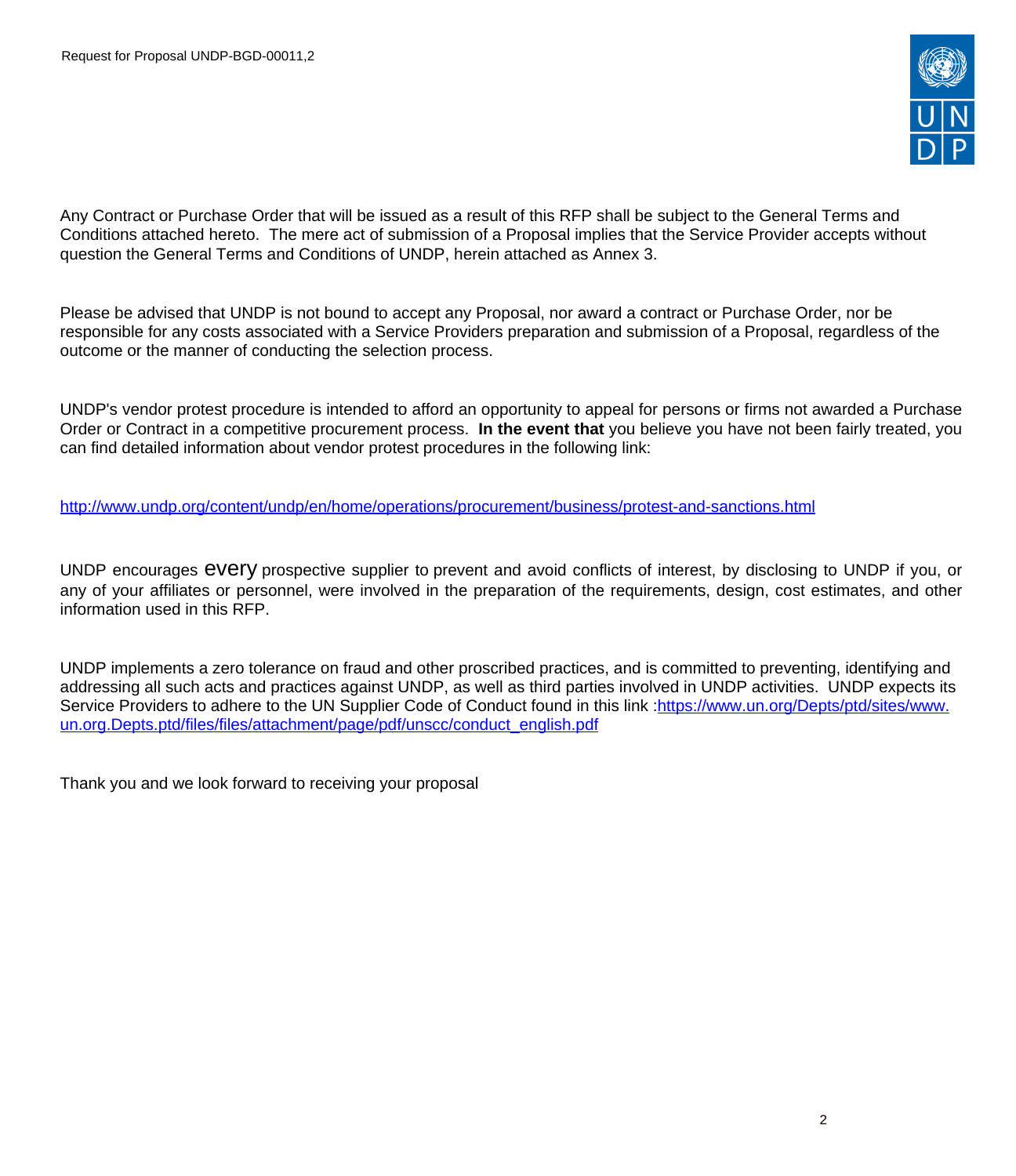

## **Table of Contents**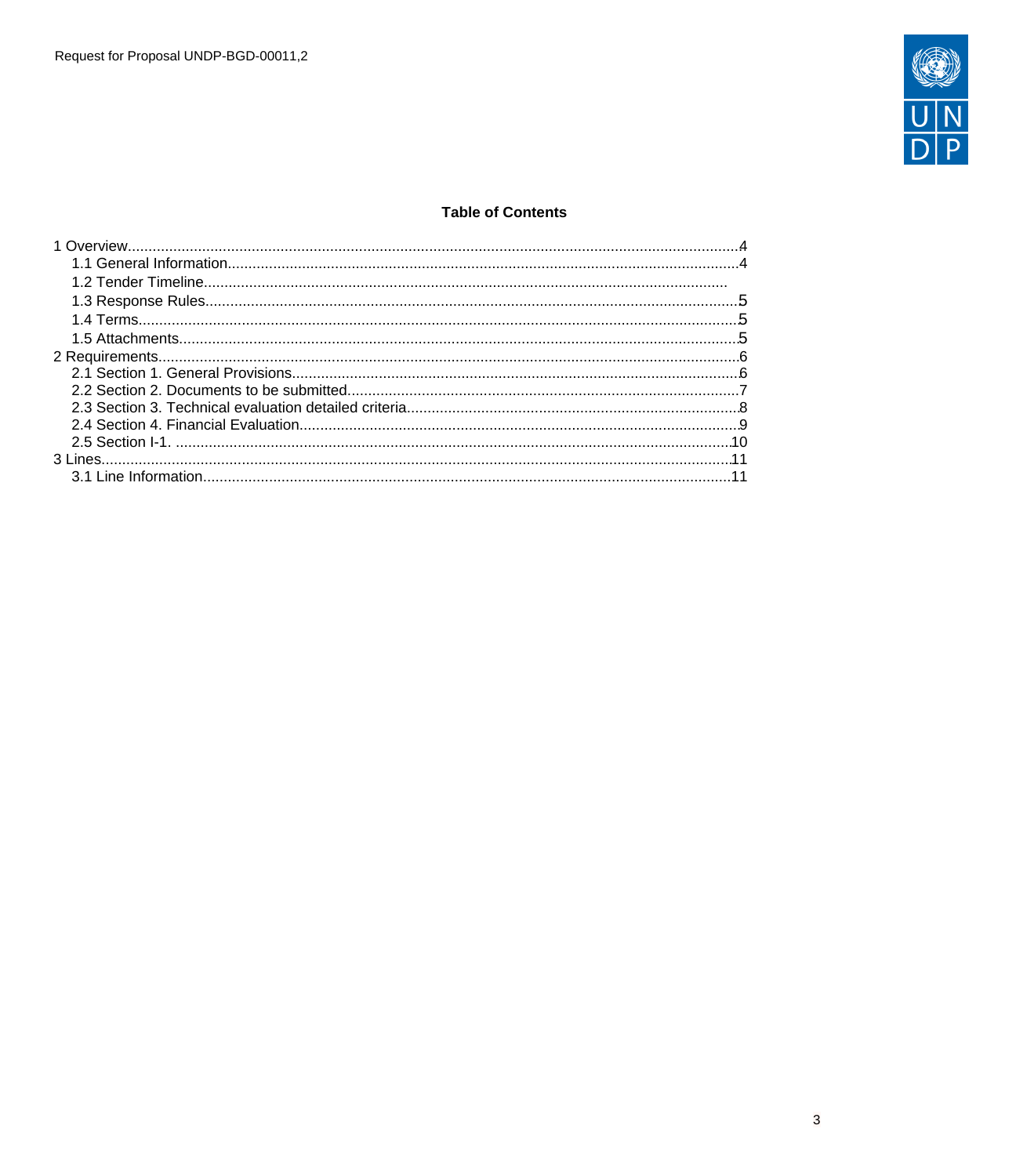

# <span id="page-3-0"></span>**1 Overview**

## <span id="page-3-1"></span>**1.1 General Information**

| <b>Title</b>               | support training and associated service for Training, Exercise and Drill (TED) |  |  |  |  |  |
|----------------------------|--------------------------------------------------------------------------------|--|--|--|--|--|
| Amendment                  | Added Minutes of the Pre-bid meeting.                                          |  |  |  |  |  |
| <b>Description</b>         |                                                                                |  |  |  |  |  |
| <b>Contact Point</b>       | <b>BD Procurement</b>                                                          |  |  |  |  |  |
| <b>Outcome</b>             |                                                                                |  |  |  |  |  |
| <b>Two Stage</b>           | Yes                                                                            |  |  |  |  |  |
| <b>Evaluation</b>          |                                                                                |  |  |  |  |  |
| E-Mail                     | bd.procurement@undp.org                                                        |  |  |  |  |  |
| <b>Reference Number</b>    | UNDP-BGD-00011                                                                 |  |  |  |  |  |
| <b>Beneficiary Country</b> | Bangladesh                                                                     |  |  |  |  |  |
| <b>Introduction</b>        | Dear Sir / Madam:                                                              |  |  |  |  |  |
|                            |                                                                                |  |  |  |  |  |

We kindly request you to submit your Proposal for **Hiring a firm to support training and associated service for Training, Exercise and Drill (TED) for DRRF Project.** Please be guided by the form attached hereto as Annex 2, in preparing your Proposal. Proposals may be submitted on or before the deadline indicated in the system directly in the portal. It is your responsibility to ensure that your quotation is submitted before the deadline. Offers received after the submission deadline outside the online portal, for whatever reason, will not be considered for evaluation.

Interested suppliers must submit their offer directly in the system as instructed in the solicitation document, following the instructions in the available user guide. if you have an account, log in in this link: [http://supplier.](http://supplier.nextgenerp.partneragencies.org/) [nextgenerp.partneragencies.org/](http://supplier.nextgenerp.partneragencies.org/) using your username and password. User the forgotten password/username feature if you do not remember them. If you do not have an account already, you can register one following this link: [https://estm.fa.em2.oraclecloud.com/fscmUI/faces/PrcPosRegisterSupplier?](https://estm.fa.em2.oraclecloud.com/fscmUI/faces/PrcPosRegisterSupplier?prcBuId=300000127715271) [prcBuId=300000127715271](https://estm.fa.em2.oraclecloud.com/fscmUI/faces/PrcPosRegisterSupplier?prcBuId=300000127715271).

**Pre-proposal meeting:** 15 June 2022, at 11:00 am (BD Local time) **Meeting Link:** <https://undp.zoom.us/j/84199781666?from=addon>

Search for the specific tender using search filters and subscribe to the tender in order to get notifications in case of amendments of the tender document. If you need support with the online system, you can contact the contact details of this tender as indicated in the solicitation document.

PROCUREMENT UNIT UNDP Bangladesh Office

**This is a two stage negotiation and all responses will be evaluated in two stages.**

## **1.2 Tender Timeline**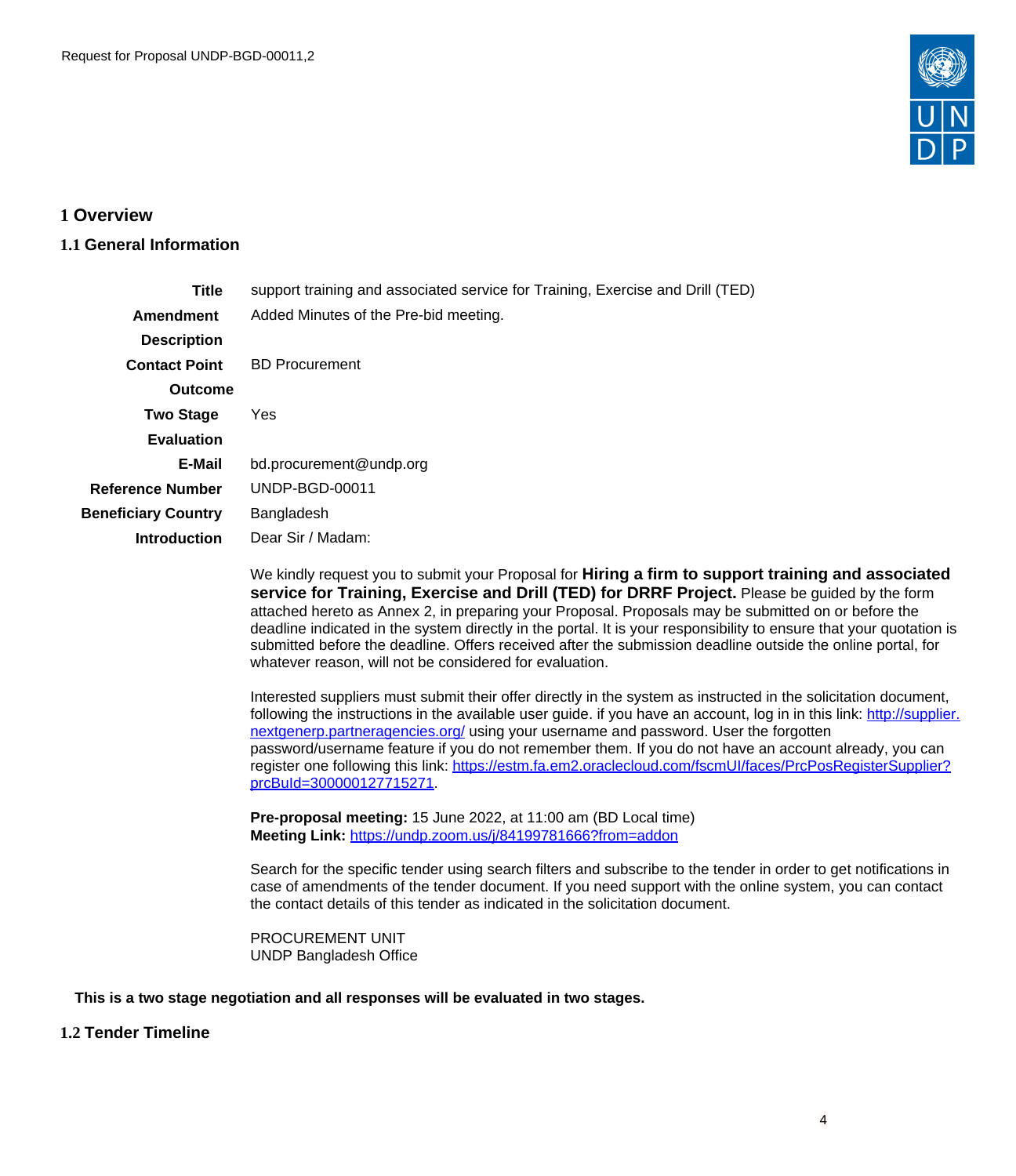

| <b>Preview Date</b> |                              |
|---------------------|------------------------------|
| <b>Open Date</b>    | 16/06/22 11:25 AM            |
|                     | Close Date 28/06/22 10:30 AM |

**Time Zone** Coordinated Universal Time

### <span id="page-4-0"></span>**1.3 Response Rules**

This negotiation is governed by all the rules displayed below.

|   | <b>Rule</b>                                              |
|---|----------------------------------------------------------|
|   | Negotiation is restricted to invited suppliers           |
|   | Suppliers are allowed to respond to selected lines       |
|   | Suppliers are allowed to provide multiple responses      |
| M | Suppliers are allowed to revise their submitted response |

# <span id="page-4-1"></span>**1.4 Terms**

**Negotiation Currency** USD ()

# **Eligible Response Currencies**

Check the one currency in which you will enter your response.

| Response<br>Currency | <b>Description</b> | Price Precision |
|----------------------|--------------------|-----------------|
| JSD                  | Terms of Reference |                 |

#### <span id="page-4-2"></span>**1.5 Attachments**

| <b>File Name or URL</b>        | <b>Type</b> | <b>Description</b>             |
|--------------------------------|-------------|--------------------------------|
| Terms of Reference.pdf         | File        | Terms of Reference             |
| Minutes of the Pre-bid meeting | File        | Minutes of the Pre-bid meeting |
| Cost Breakdown.docx            | File        | Cost Breakdown                 |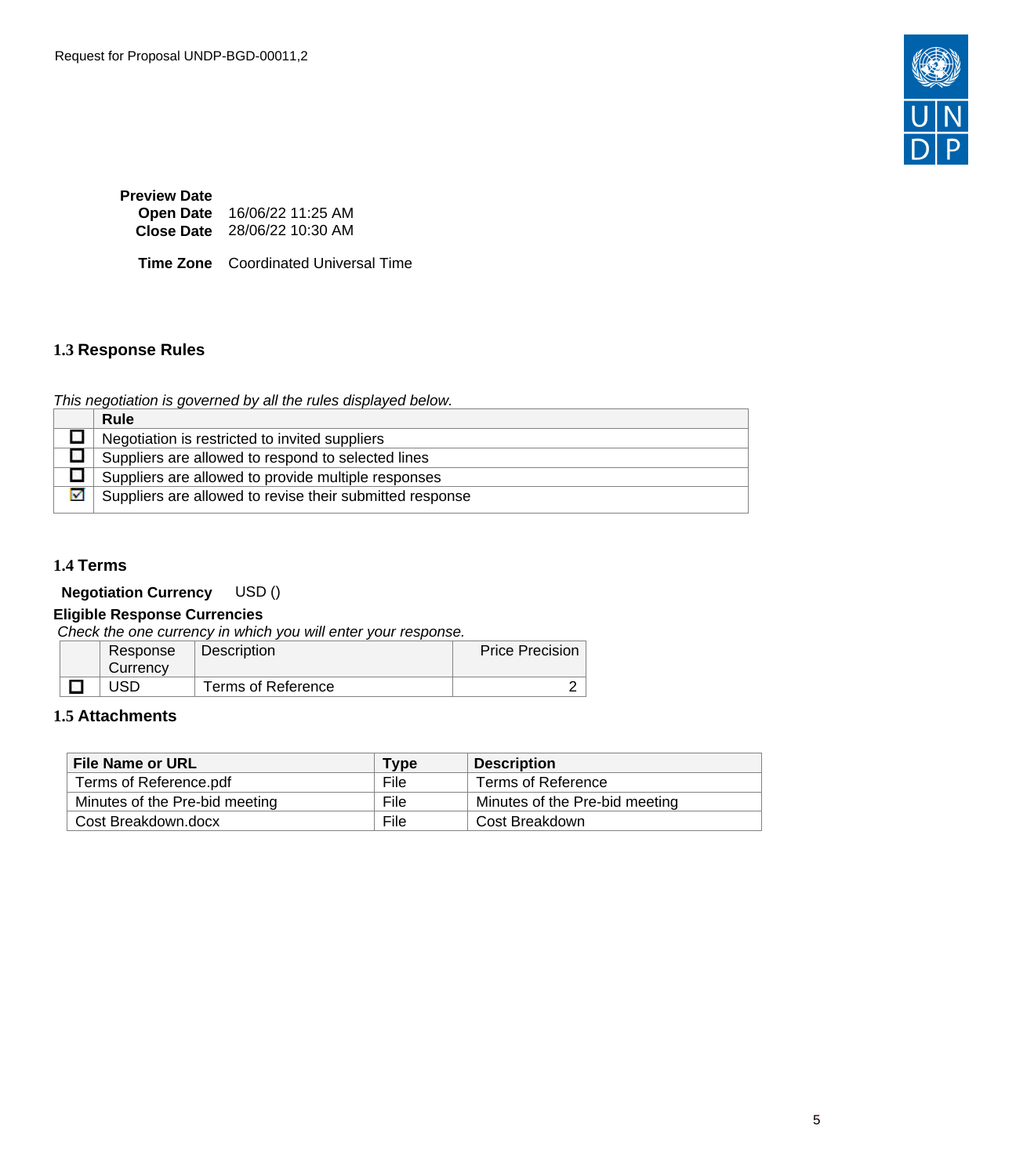

# <span id="page-5-0"></span>**2 Requirements**

\*Response is required

Please read the questions carefully and answer the questions by selecting an appropriate response. kindly also upload relevant documents where necessary.

**Kindly upload financial proposal documents in financial section (Financial Evaluation - Commercial) only. If your financial proposal is visible in any part of the technical section, your proposal will be disqualified.** 

## <span id="page-5-1"></span>**2.1 Section 1. General Provisions**

### 1. **General Instructions**

Please read carefully Annex 1 describing main scope of the requirements and other provisions to this process, herewith attached.

## [ATTACH COMPLETED ANNEX 1. YOU CAN USE THE TEMPLATE/EXAMPLE ATTACHED WITH THIS TEMPLATE]

Target: Yes

### \*2. **General Terms and Conditions**

Do you confirm acceptance of UNDP General Terms and conditions available at: [http://www.undp.](http://www.undp.org/content/undp/en/home/procurement/business/how-we-buy.html) [org/content/undp/en/home/procurement/business/how-we-buy.html](http://www.undp.org/content/undp/en/home/procurement/business/how-we-buy.html) and herewith attached?

General Terms and Conditions for contracts (goods and/or services)

Target: Yes

### 3. **Criteria for Evaluation and Contract Award**

Highest Combined Score (based on the 70% technical offer and 30% price weight distribution)

Full acceptance of the UNDP Contract General Terms and Conditions (GTC). This is a mandatory criterion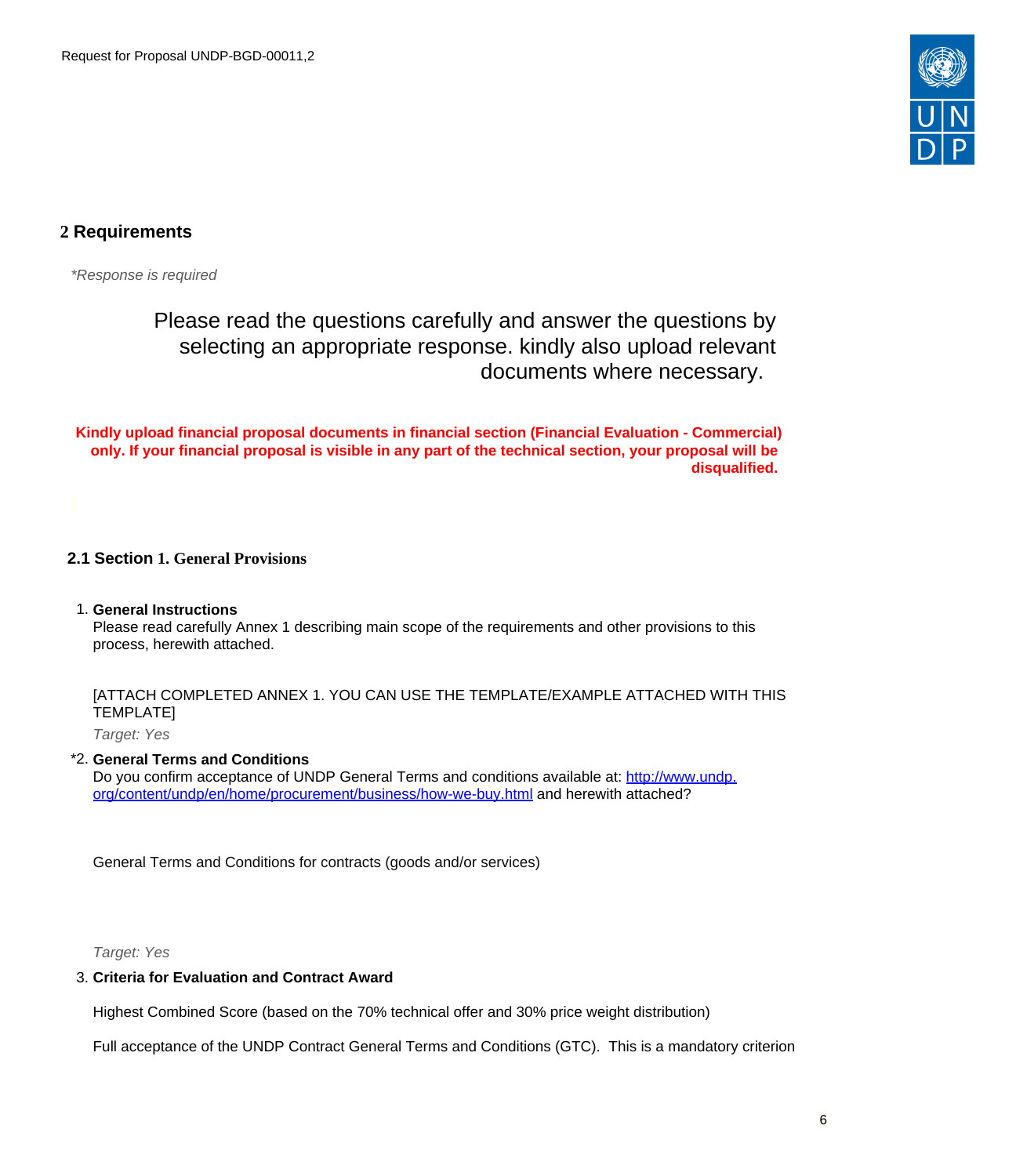

and cannot be deleted regardless of the nature of services required. Non-acceptance of the GTC may be grounds for the rejection of the Proposal.

#### **Technical Proposal (70%)**

Expertise of the Firm

Methodology, Its Appropriateness to the Condition and Timeliness of the Implementation Plan

Management Structure and Qualification of Key Personnel

#### **Financial Proposal (30%)**

To be computed as a ratio of the Proposal's offer to the lowest price among the proposals received by UNDP.

### <span id="page-6-0"></span>**2.2 Section 2. Documents to be submitted**

#### \*1. **Company Profile**

Have you provided company profile? It should not exceed fifteen (15) pages, including printed brochures and product catalogues relevant to the goods/services being procured.

Target: Company profile provided

#### \*2. **Legal Documents**

Have you provided legal documents including company registration certificate, legal representation, etc.?

• Business Licenses – valid trade license, TIN Certificate, VAT Registration Certificate, Certificate of Registration of the business, including Articles of Association (if applicable); the firm must provide documents of relevant country which are appropriate for their office management and operation.

• Updated Tax Registration/Payment Certificate issued by the National Board Revenue evidencing that the Bidder is updated with its tax payment obligations, or Certificate of Tax exemption, if any such privilege is enjoyed by the Bidder.

#### \*3. **Financial Statements**

Have you provided latest audited financial statements - income statement and balance sheet to indicate financial stability, liquidity, credit standing, and market reputation?

• Firm must submit of the Audit Reports of the organization for the past two years (Financial Year 2019/20 and 2020/21) if applicable of the firm.

• The firm must have a minimum average annual turnover of USD 100,000.00 in the last 3 years (2019, 2020, 2021).

\*4. Firm must submit evidence of minimum of 5 years of working experience in training Management. (Please provide a work completion certificate/PO/Agreement).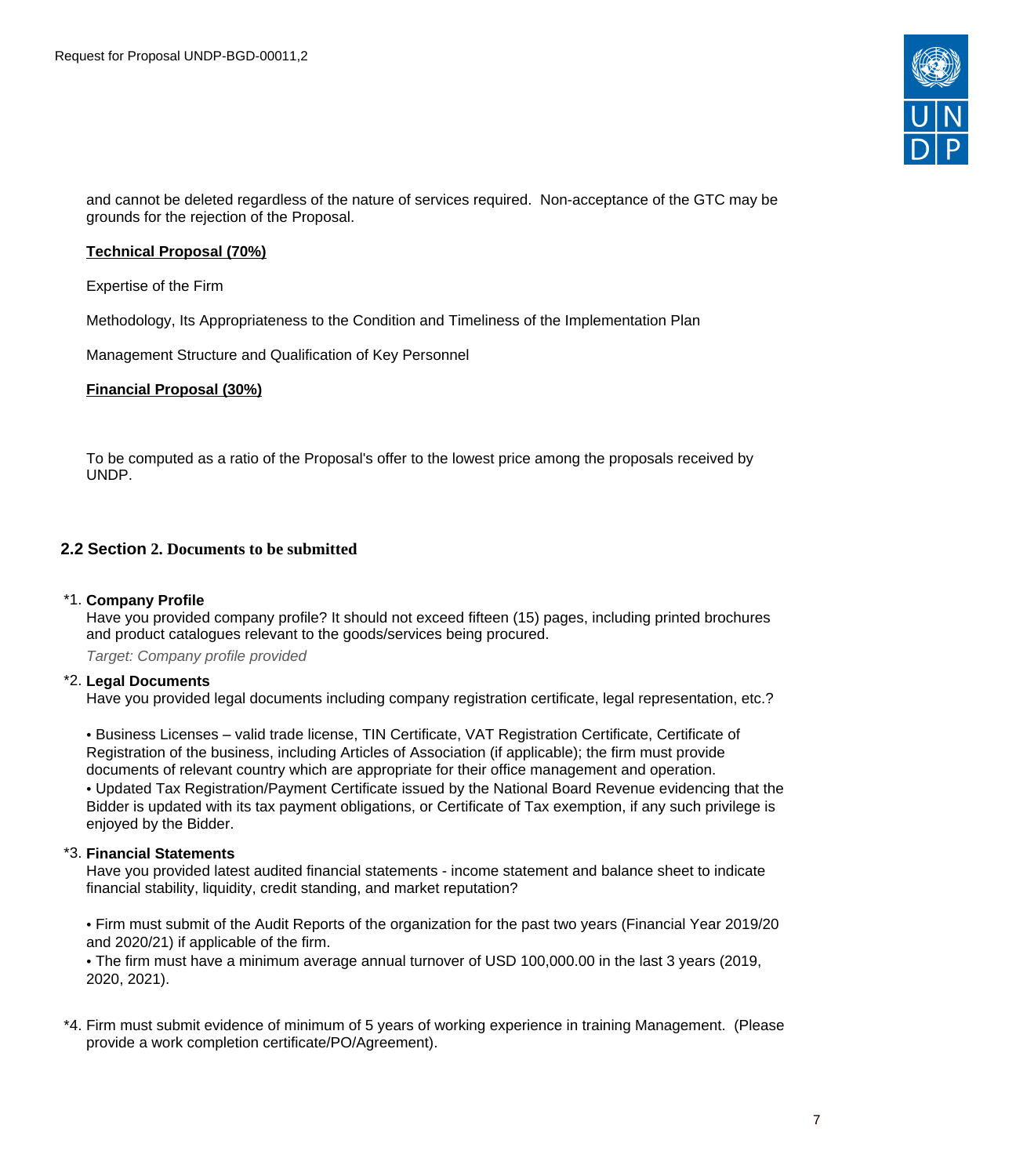

- \*5. Firm must have professional working experience in conducting international training.
- \*6. Firm must have evidence of working with the Government or government officials in terms of training management.
- \*7. Experience of Key personnel: Team lead:
	- Minimum master's degree in social science or any other related fields.
	- Minimum 07 years of professional experience in handling training management
	- Professional working experience with Government.
	- Proven Experience in handling overseas training.
- \*8. Experience of Key personnel: Training coordinator:
	- Minimum graduate degree in social science or any other related fields.
	- Minimum 5 years of professional experience in handling training coordination.
	- Professional working experience with Government.
	- Proven Experience in handling overseas and filed level training.
- \*9. Experience of Key personnel: General admin and logistics officer:
	- Minimum graduate degree in social science or any other related fields.
	- Minimum 5 years professional experience in handling training coordination.
	- Professional working experience with Government.

- Proven Experience in handling administrative and logistics issues in arranging local and international levels

- \*10. Experience of Key personnel: Interpreter for Chinese language, Japanese language, Turkish language, Arabic language (4):
	- Minimum Bachelor degree in social science or any other related fields.
	- Minimum 2 years professional experience as interpreter
	- Proficiency in Bengali in terms of speaking

#### **The firm must propose 4 interpreter in following language** (one interpreter in each language):

- Excellent proficiency in Chinese
- Excellent proficiency in Japanese
- Excellent proficiency in Turkish
- Excellent proficiency in Arabic
- \*11. Experience of Key personnel: Videographer:
	- Minimum Bachelor degree in social science or any other related fields.
	- Minimum 4 years professional experience in videography and editing.
	- Experience/Capacity produce final output of the videography
- \*12. Experience of Key personnel: Photographer:
	- Minimum Bachelor degree in social science or any other related fields.
	- Minimum 4 years professional experience in photography and editing.
	- Experience/Capacity to produce final output of the videography

## <span id="page-7-0"></span>**2.3 Section 3. Technical evaluation detailed criteria**

\*1. Experience of working in managing at national and international training. Response attachments are required*.*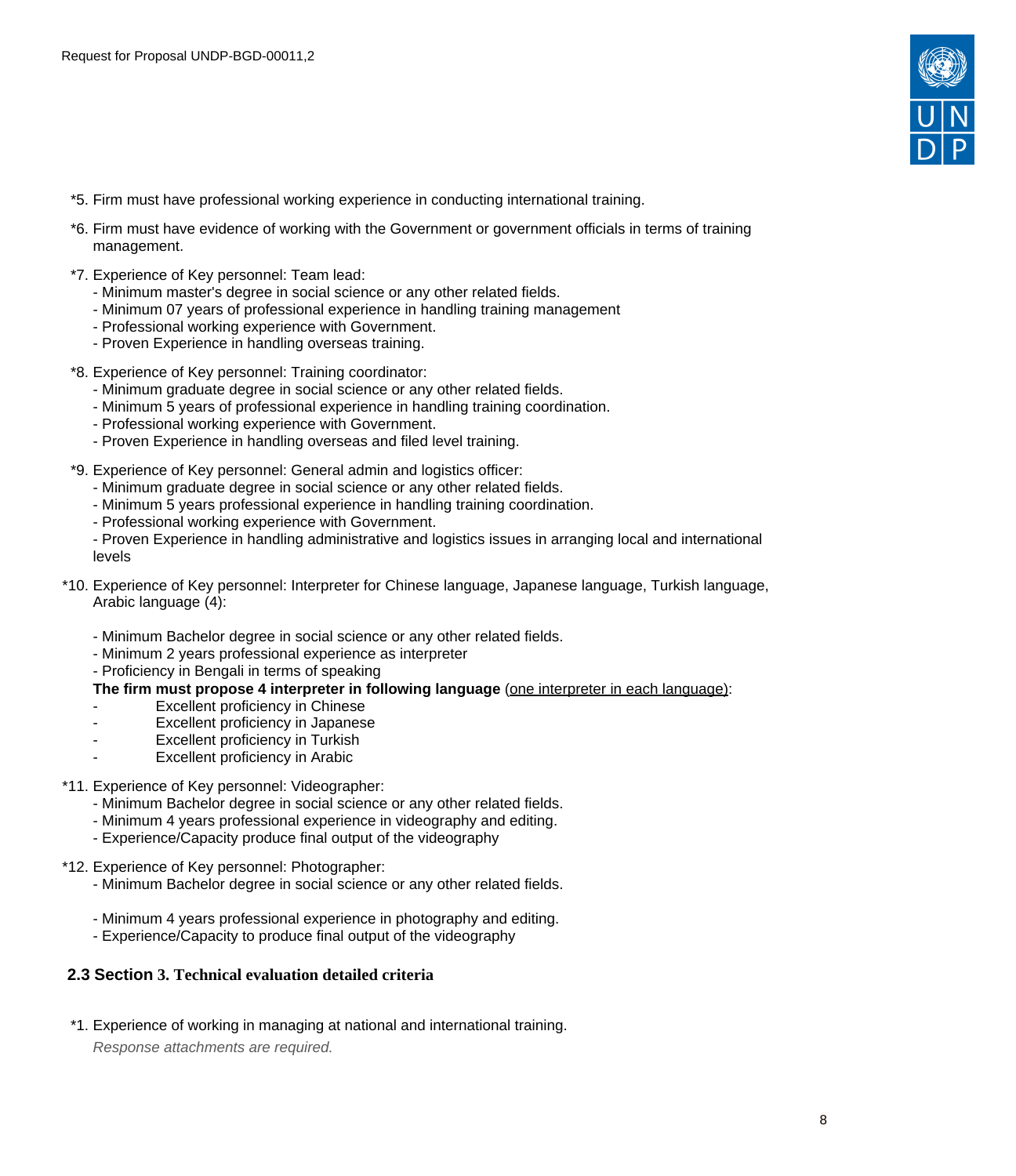

\*2. Experience of managing training events with Government of Bangladesh/ Ministry/ City corporation/local government/FSCD etc.

Response attachments are required*.*

- \*3. Organizational Commitment to Sustainability
	- Organization is compliant with ISO 14001 or ISO 14064 or equivalent (10 points)
	- Organization is a member of the UN Global Compact (10 points)

- Organization demonstrates a significant commitment to sustainability through some other means: for example, internal company policy documents on women empowerment, renewable energies, or membership of trade institutions promoting such issues – (10 points)

Response attachments are required*.*

\*4. Experience of managing integrated /combined training events involving multiple agencies /stakeholders in home and overseas

Response attachments are required*.*

- \*5. The extent of understanding the project requirement as per the ToR Response attachments are required*.*
- \*6. Proposed methodology for training event management: training venue preparation, manging trainers and consultants, general & training logistics, training coordination among relevant stakeholders etc. Response attachments are required*.*
- \*7. Proposed staffing and work plan with detailed staff engagement schedule.

Response attachments are required*.*

\*8. Details on quality assurance, monitoring, and evaluation mechanism of deliverables.

Response attachments are required*.*

\*9. Possible risk and its mitigation plan: Training management in COVID Context and alternative measures for business continuity.

Response attachments are required*.*

- \*10. Team Leader: Educational qualification and Professional experience Response attachments are required*.*
- \*11. Training coordinator: educational qualification and Professional experience Response attachments are required*.*
- \*12. General admin and logistics officer: educational qualification and Professional experience Response attachments are required*.*
- \*13. Videographer: educational qualification and Professional experience Response attachments are required*.*
- \*14. Photographer: educational qualification and Professional experience Response attachments are required*.*
- \*15. Relevant experience of the other personnel in the bidder proposed team Response attachments are required*.*
- <span id="page-8-0"></span>**2.4 Section 4. Financial Evaluation**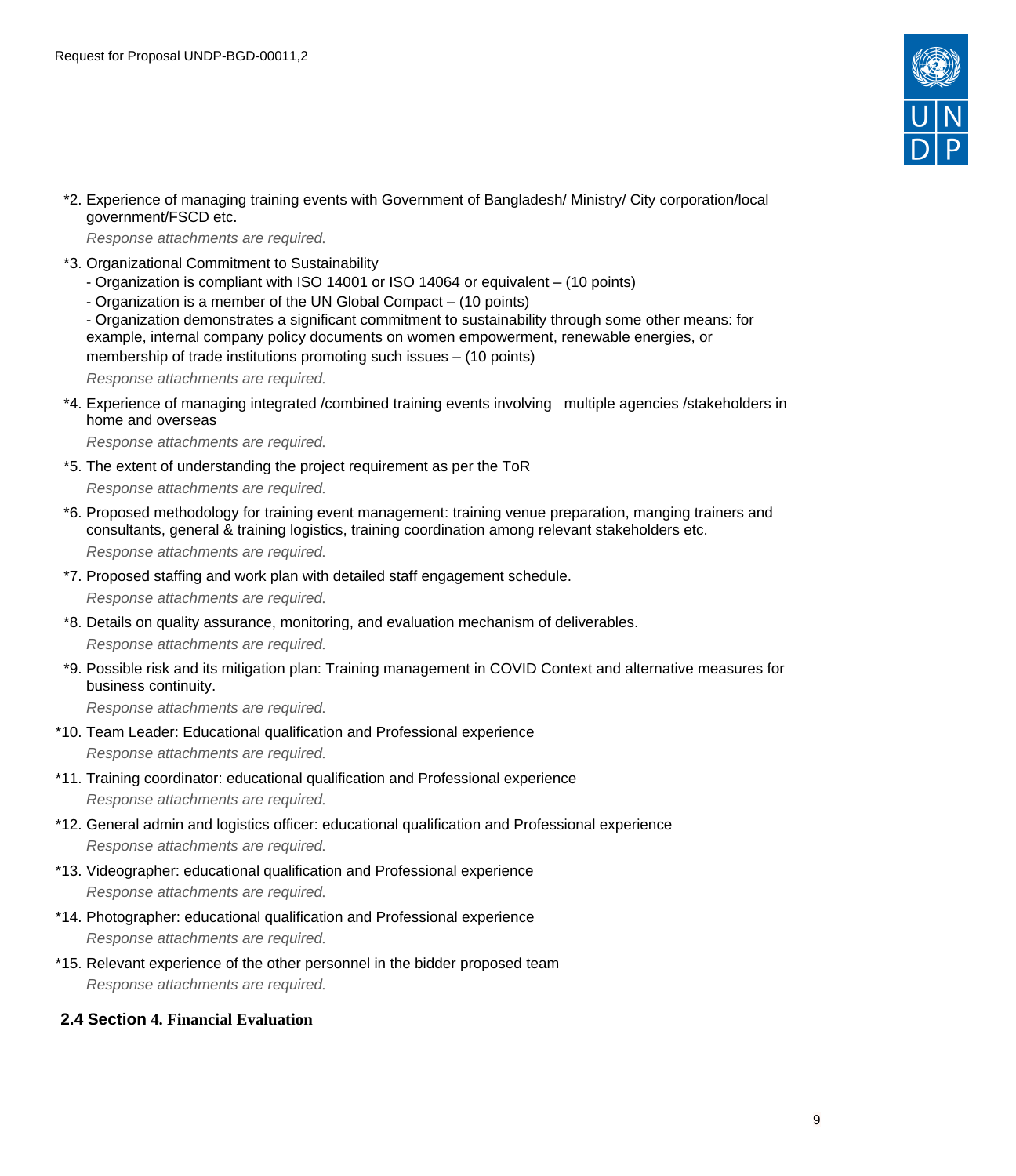

## \*1. Financial Proposal

Please provide the cost breakdown of your financial proposal as per the template and instructions provided. Indicate the total amount here and make sure it matches with the total amount indicated line items. Response attachments are required*.*

# <span id="page-9-0"></span>**2.5 Section I-1.**

I-1. Total Amount from the Supplier's Response.